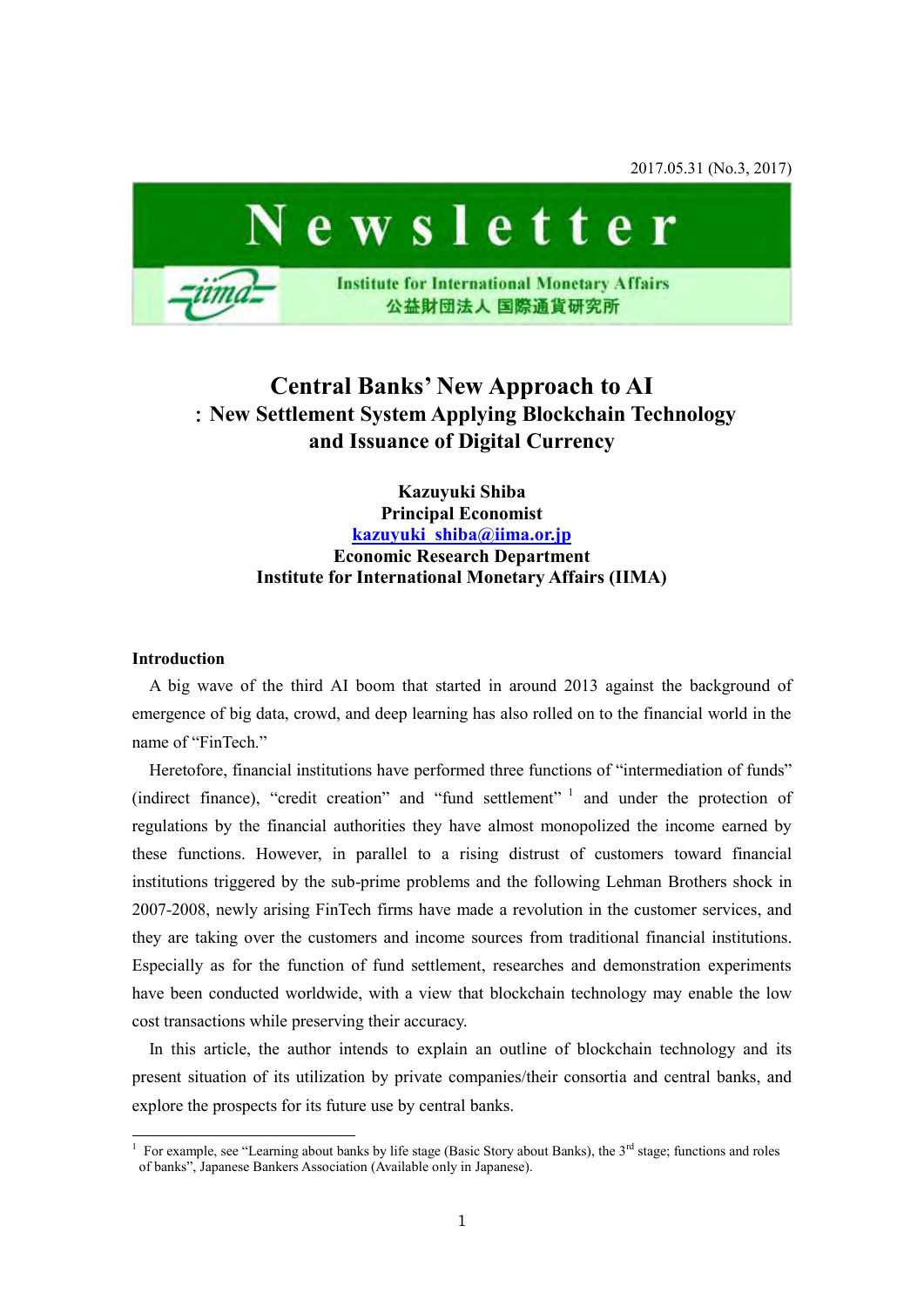#### **1**.**Function of Fund Settlement**

Fund settlement refers to a function by which transactions can be completed without using cash money but just by transferring funds between deposit accounts opened in financial institutions, such as payment of fund from one institution to another institution or its branch with automatic withdrawals of deposits.

This function has a merit that without exchanging real cash money (notes and coins) face to face, the counterparties can transfer funds through a financial institution in which they have opened their deposit accounts. It also provides users with a convenience that even the counterparties living far from each other can exchange funds.

In current Japan, funds in financial institutions are settled through two ways of settlement networks of "BOJ-Net" that the Bank of Japan operates, and "Zengin-System" that the Japanese Banks' Payment Clearing Network (Zengin-Net) operates. Transfers of funds to overseas institutions are usually handled by SWIFT.

With the rise of business to consumer electronic commerce (BtoC–EC) from around the middle of the 1990s, the number of transfer of funds to other financial institutions and their amounts almost quadrupled from 20 years ago. As the importance of settlement system has increased, so has been increasing its system load (periodic renewals, various maintenance costs, etc.) necessary for securing high stability, reliability and accuracy.



Chart 1: Number and amounts of payments to other financial institutions

(Source:Based on Data of Japanese Bankers Association)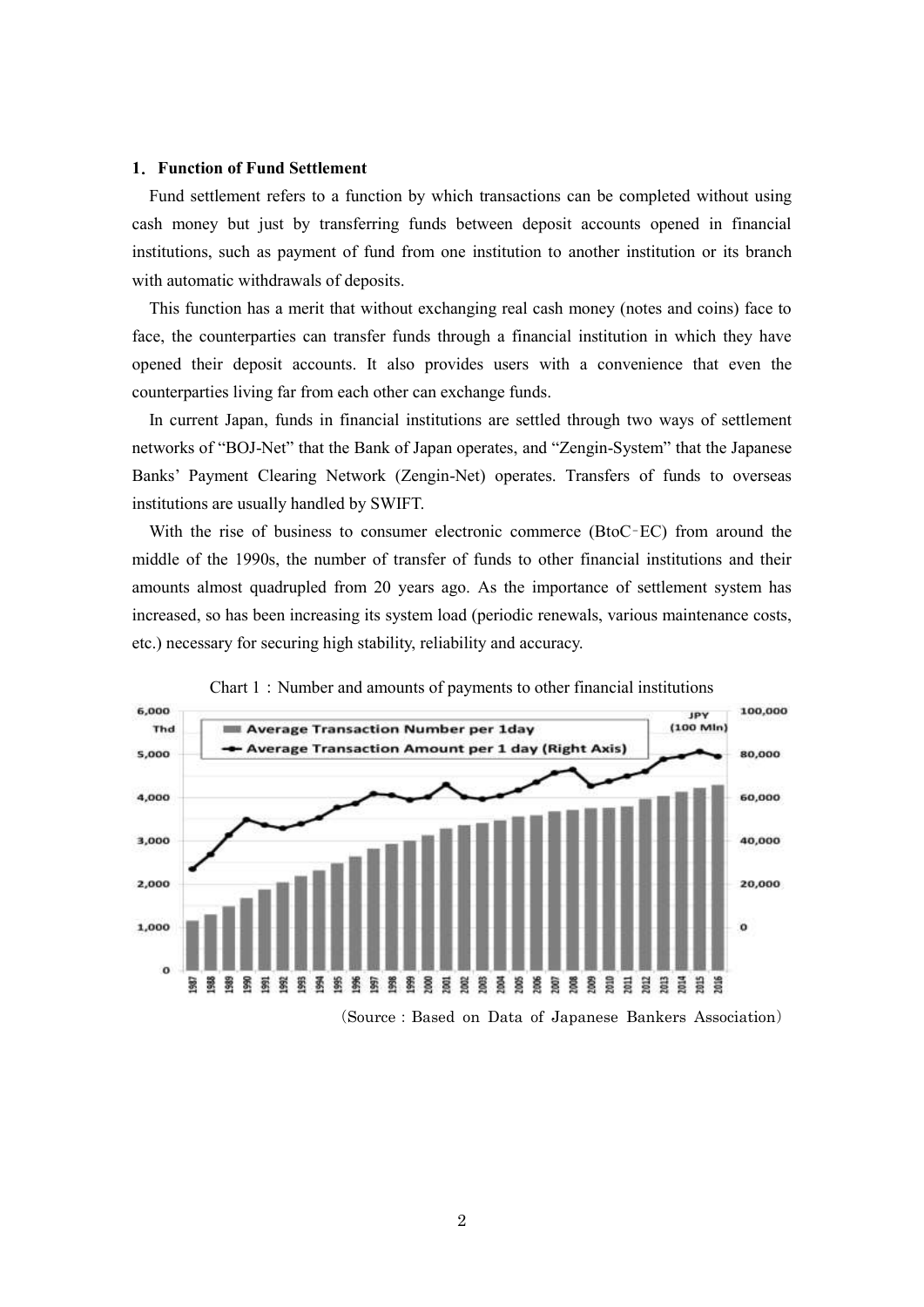

#### Chart 2: Market size of Japan's BtoC-EC and Ratio of EC

# **2. What is blockchain technology?**

A blockchain is a new technology that has gathered attention in the field of settlement. The pillar of a settlement system lies in "how to achieve the completion of payments without fail." In the past, it was a "centralized system" where a responsible trustee of a central bank or financial institutions centrally controlled "the authentication of transactions, its related operations, and security management."

In contrast, there is another settlement system called "distributed ledger technology (DLT) where settlement is credibly completed, instead through centralized body, by using computer networks of distributed ledgers. A blockchain is one of the technologies that realize this process. Specifically, at the same time it guarantees continuous operations of the network by storing the records of transactions at every point (server) of participants that are scattered in many places, all participants mutually administer and supervise the records so that they can guarantee the authenticity of the records that are kept by them.



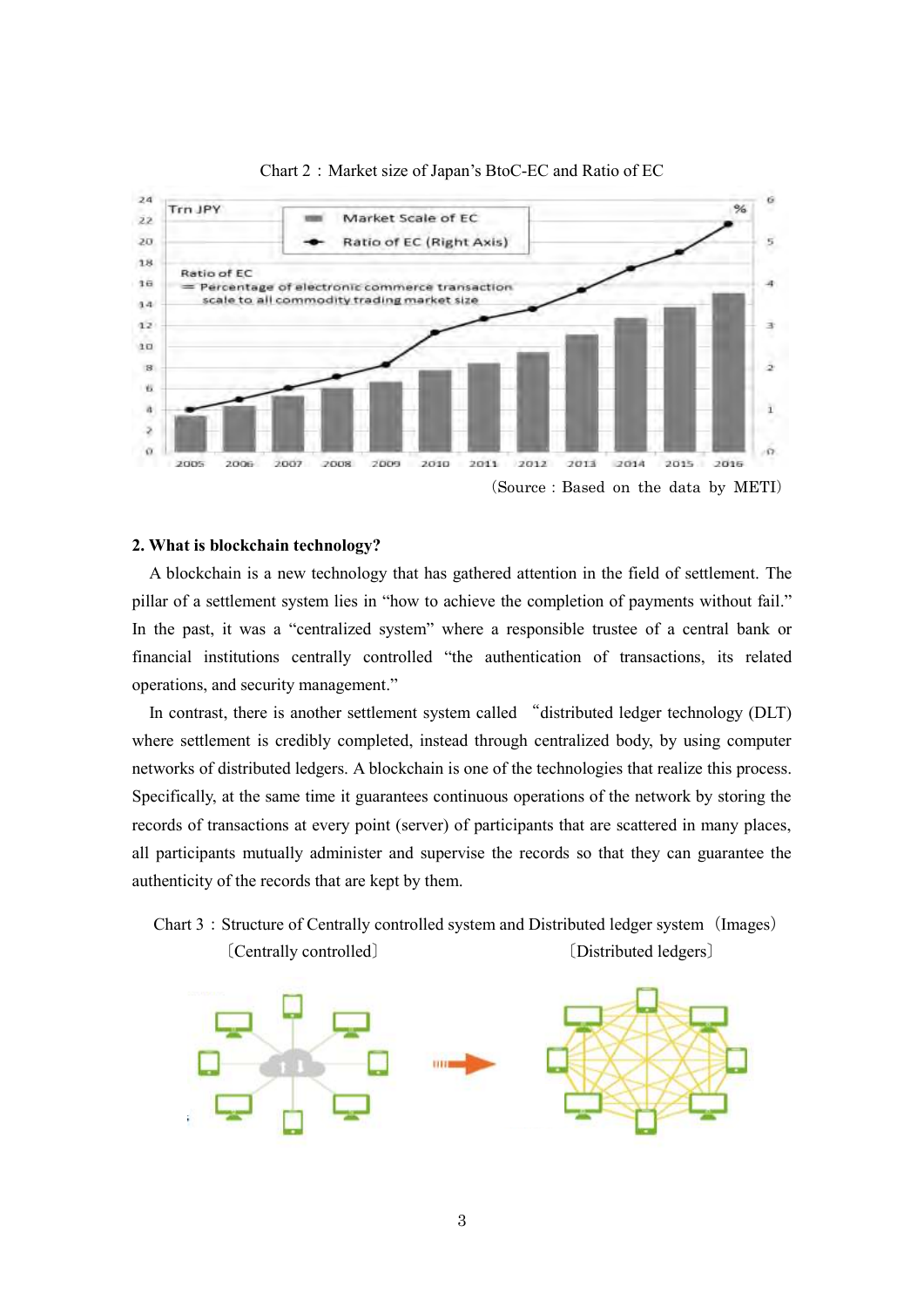As the image above suggests, blockchain technology is believed to have following characteristics (merits).

#### $(1)$  High resistibility to system failures

Since all participants connected to a network preserve the historical records of transactions, even if a part of a network or a server fails, there is no missing of information or stoppage of the system as long as other parts of the network are under operation.

#### $(2)$  High transparency

As all the records of transactions are disclosed to the participants, management and oversight of them are easily made.

#### $(3)$  Hard to manipulate the transactions

Blockchain technology has a characteristic that it keeps all transactions from the past in blocks and connects them like a chain. Therefore, if one wishes to manipulate any transaction record, one has to go through the following process:

- ① Temporally undo the connected chains up to a particular block.
- ② Rewrite, without being noticed by other participants, the record of transactions that are contained in the block where the targeted transactions are kept.
- ③ Connect again, also without being noticed by other participants, the chains from the targeted block to the nearest block.

However, given the processing capacity of current computers one cannot go beyond ③ above without the false manipulation being noticed by others, so manipulation is regarded as impossible to implement. Thus the recorded information is highly reliable.

# $(4)$  Low cost of network operation

A centralized network system that collectively and centrally records and administers the track record of transactions requires various security measures such as equipment of plural computers to prevent power shortage and crimes, development of special program to prevent falsification of transaction records, etc., but DLS network is believed to require no such measures or otherwise to be less expensive. Theoretically, therefore, its operation cost is expected to be lower than in the case of centralized network system. In fact, the Banco Santander S.A. in Spain estimates that utilization of the technology enables the banking society to reduce their cost by \$20 billion annually.

 $(5)$  Reduction of fees by elimination of intermediators

Blockchain technology does not require any establishment of a third party institution to guarantee the credibility of transactions and therefore the payment of fees to them is not necessary.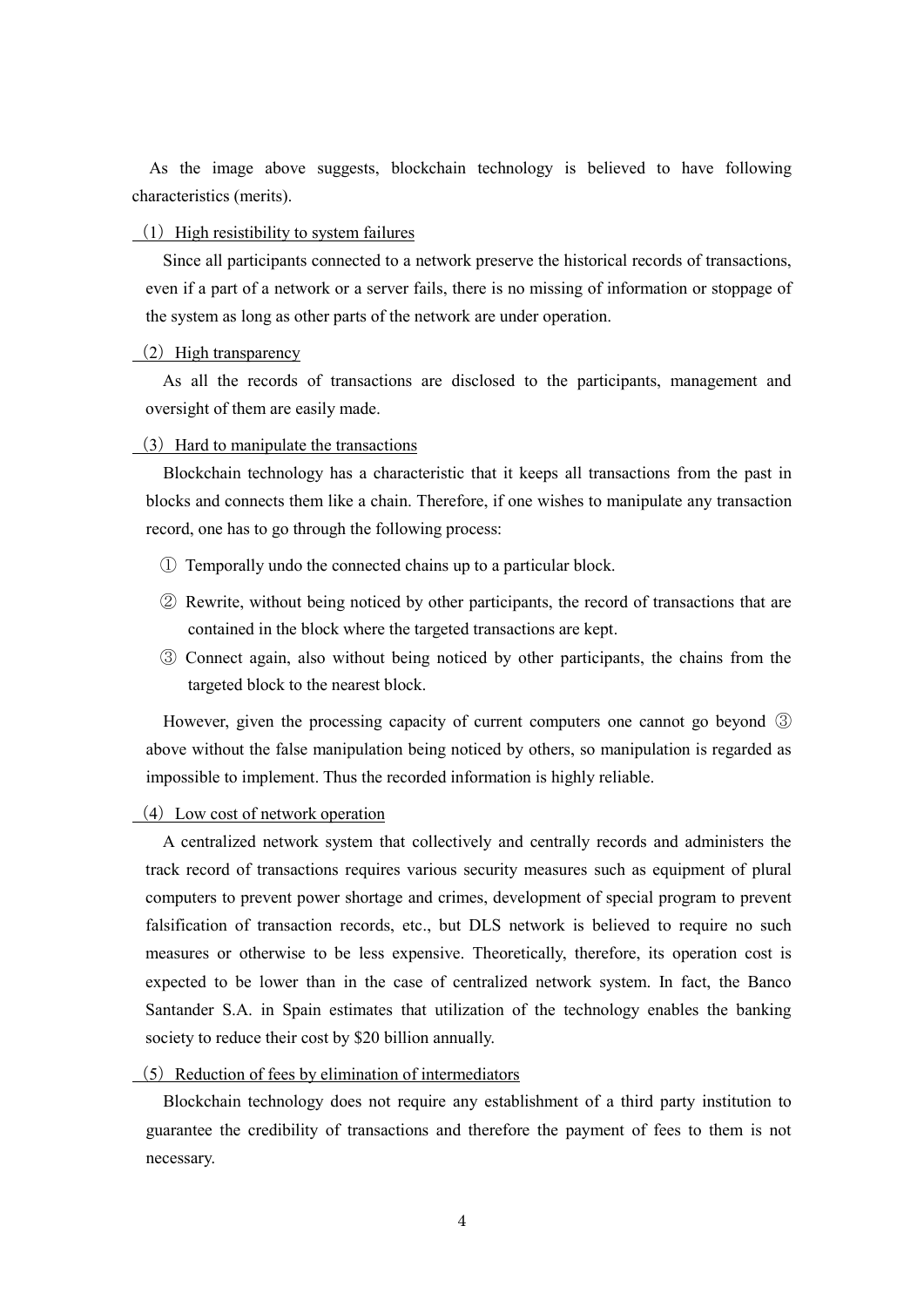# **3. Moves to utilize blockchain technology by private entities and their alliance in and out of Japan**

Blockchain technology is said to have been originally invented in 2008 as a base technology to support a crypto currency called a "Bitcoin." Consequently, blockchain technology is often misunderstood to be the one related to crypto currencies. However, the scope for application of this technology is not limited to crypto currencies but is considered to spread to a broader use including management of various movable assets and properties, registration of conveyance, etc.

Already in many countries experiments and practical application of blockchain technology have been initiated mainly by private companies and their consortia, demonstrating the bigness of its impact.

For example, in July 2016, SAP of Germany, together with a US venture firm Ripple Labs Inc., made an experimental transfer of an international payment of CA\$ 1000 (€667) from ATB Financial Bank, a Canadian local bank, to ReiseBank in Germany. It took about 20 seconds, they announced, for the payment that usually takes 2 to 6 business days in its handling of communication with the correspondent bank and checking of accounts.

Also the US NASDAQ started in October 2015 stock issuance and its dealing first with 6 companies, in parallel with development of Nasdaq Link that utilizes blockchain technology to deal with unlisted stocks. Besides, NASDAQ has been making an experimental operation of electronic shareholders' voting system in Estonia utilizing the technology.

Furthermore, major financial institutions, IT firms and settlement agencies are making cooperative researches and demonstration experiments using blockchain technology to develop an institution that alternates the current international cash transfer system of SWIFT. "Hyper Ledger project" and "R3 Consortium" are some of their representative bodies.

In Japan, 42 financial institutions, together with the SBI Ripple Asia Co. that extends next generation settlement base utilizing the blockchain technology, established in October 2016 a "Consortium to Study Unification of Domestic and External Foreign Exchange Transactions" (participating financial institutions increasing to 54 as of April 2017). They collectively make demonstration experiments to utilize blockchain technology and study multilaterally the ways for establishment of cash transfer application common to all participating financial institutions, and resolution of legal problems. In December 2016, National Bankers Association established a "Study Group on Applicability of Blockchain Technology and its Challenges," and released a Study Group's report in March 2017. In the report, the group members emphasized the importance not only of competing efforts by individual financial institutions but also of cooperative efforts by public-private parties concerned for promoting the verification and examination on how the blockchain technology/diversified ledger technology can be utilized and they proposed to establish a "Blockchain Public-Private Cooperative Initiative."(Table 1)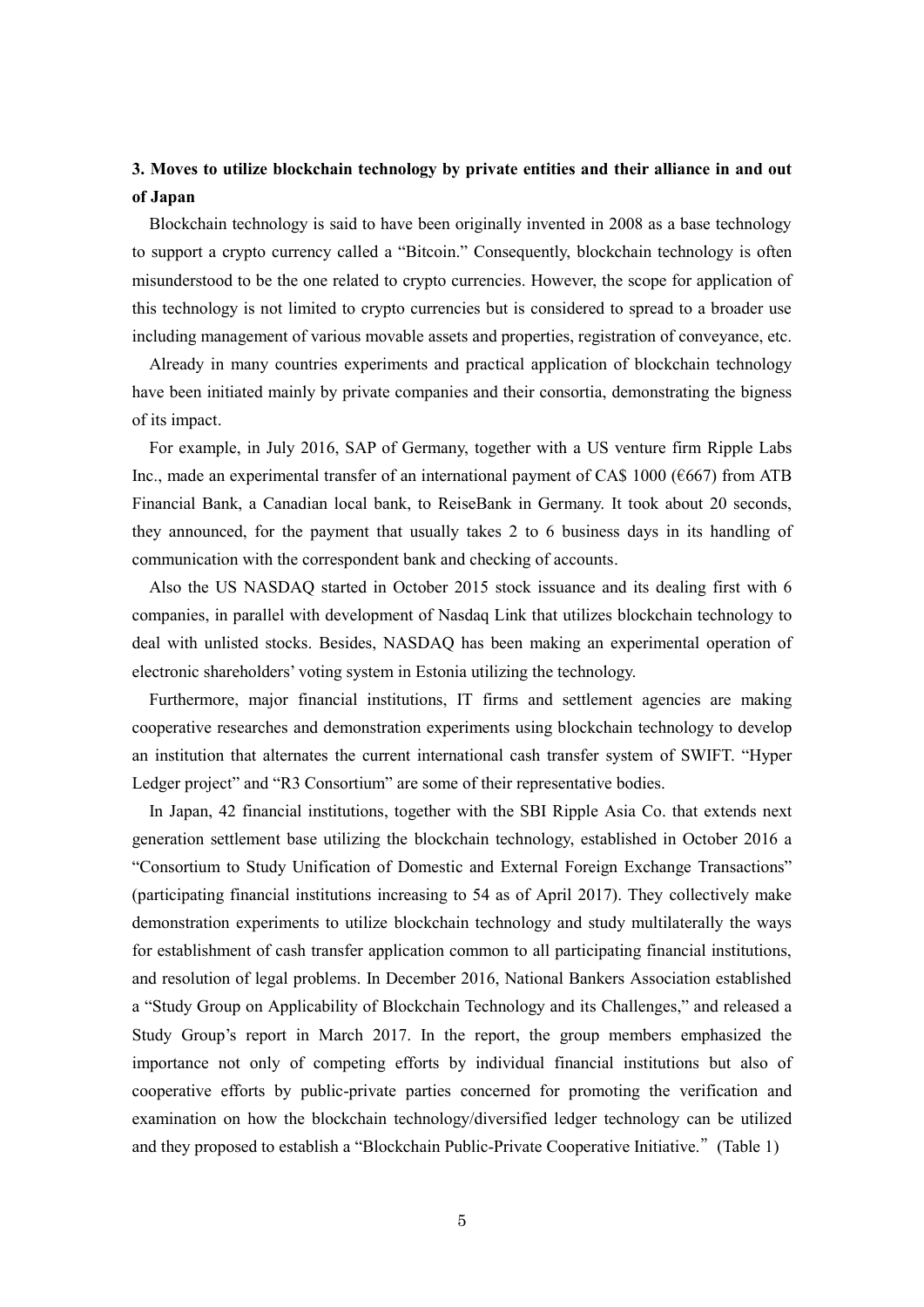|             | Establishment of a Platform of Bank Alliance for Utilizing Blockchain Technology<br>(tentative name)                     |
|-------------|--------------------------------------------------------------------------------------------------------------------------|
| 2           | Strategy for accommodating international standards                                                                       |
| 3           | Examination of possible utilization of blockchain technology on financial infrastructures                                |
| (4)         | Cooperation with related authorities for the utilization of blockchain technology<br>distributed ledger technology (DLT) |
| (5)         | Cooperation with the central bank for the utilization of blockchain technology / DLT                                     |
| $\circled6$ | Improvement of operation of safety standards                                                                             |
| (7)         | Formation of blockchain community                                                                                        |

Table 1: Main points of "Blockchain Public-Private Cooperative Initiative"

Further, 6 major banks in Japan, the US, Europe and Australia that include the Bank of Tokyo-Mitsubishi UFJ, Bank of America Merrill Lynch announced that they would start from early 2018 an overseas remittance service using blockchain technology that enables a real time settlement.

# **4. Moves of monetary authorities and central banks**

Of course, it is not to say that the monetary authorities and central banks of major countries have stood by and passively watched the moves noted above by private companies and their consortia. Actually, they are trying to deepen their understanding of blockchain technology to prevent possibly increasing difficulties in grasping the flow of funds as a result of increased fund settlements by private companies and consortia that utilize blockchain technologies. (Table 2)

| <b>Gov. Agencies</b> | <b>Recent Developments</b>                                                     |
|----------------------|--------------------------------------------------------------------------------|
| Bank of England      | In June 2016, Governor Carney revealed that the BOE was promoting R&D<br>٠     |
| (Central Bank)       | to improve its own RTGS, while exploring the application of blockchain         |
|                      | technologies.                                                                  |
| European Central     | In February 2016, the Bank published a consultative report on RTGS,            |
| Bank (ECB)           | "Eurosystem's Vision for the Future of Europe's Financial Market               |
|                      | Infrastructure", in which it revealed it was exploring the ways to utilize the |
|                      | blockchain technologies within the ECB.                                        |
| Hong Kong            | In September 2016, HKMA revealed its plan to establish a hub-station to        |
| Monetary             | make demonstrating experiment of blockchain, in collaboration with Hong        |
| Authority            | Kong Applied Science and Technology Research Institute (ASTRI).                |

Table 2: Moves of monetary authorities toward utilizing blockchain technologies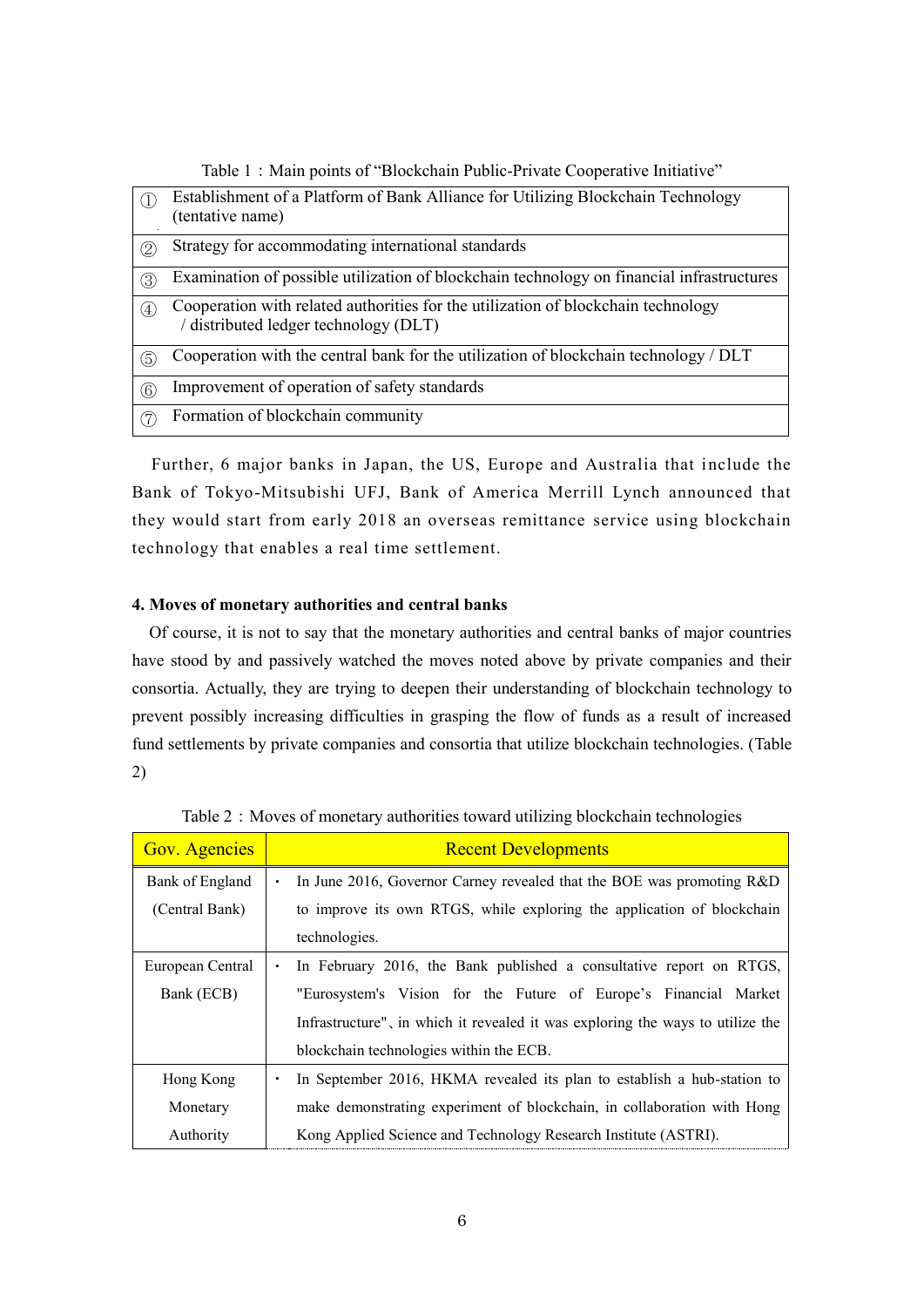| (HKMA)                    | At the innovation hub, it assumed to make a proving test of blockchain               |
|---------------------------|--------------------------------------------------------------------------------------|
|                           | technology while taking into account actual adaptation of the technology and         |
|                           | to have discussions among regulatory authorities, firms concerned and                |
|                           | start-ups.                                                                           |
| Monetary                  | In July 2016, MAS revealed a development plan to make innovation center<br>$\bullet$ |
| Authority of              | for blockchain in collaboration with IBM and Economic Development                    |
| Singapore                 | Bureau. It aims at application of the technology to the fields of finance and        |
| (MAS)                     | trade.                                                                               |
|                           |                                                                                      |
|                           | In August 2016, Bank of Tokyo-Mitsubishi UFJ and Hitachi Ltd. announced              |
|                           | it would start a demonstration experiment with the help of regulatory sandbox        |
|                           | provided by the MAS on how to apply the blockchain technology to                     |
|                           | computerized checks.                                                                 |
| Russia Bank               | In October 2016 a group of biggest banks in Russia including Sberbank,<br>٠          |
| (Central Bank)            | Alpha Bank, Tinkoff Bank, etc completed an initial test of messaging system          |
|                           | that used DLT, called Masterchain.                                                   |
|                           | Prototype is a networking tool with which market participants including              |
|                           | financial institutions mutually exchange financial messages. They reported           |
|                           | they confirmed the implementation of data transactions in real time.                 |
| <b>Russian Ministry</b>   | May 2017, it announced it plan to enact the "Law concerning Blockchain<br>$\bullet$  |
| of Telecom                | Technology" by 2019.                                                                 |
| (Roskomnadzor)            |                                                                                      |
| Central Bank of           | April 2017, the Bank disclosed a plan to improve its lagged settlement<br>$\bullet$  |
| Cambodia                  | infrastructure utilizing the blockchain technology developed by a Japanese           |
|                           | venture firm.                                                                        |
| <b>Financial Services</b> | Working Group on Payments and Transaction Banking of Financial System                |
| Agency                    | Council (October 2014 $\sim$ April 2015, total 12 meetings)                          |
| (Japan)                   | Working Group on Payments and Transaction Banking of Financial System<br>$\bullet$   |
|                           |                                                                                      |
|                           | Council. (July $2015 \sim$ December 2015, total 7 meetings)                          |
| Bank of Japan             | FinTech Forum                                                                        |

(Source: Based on the HP of each institution and Media information)

For instance, the Bank of England, which leads the world in the efforts to deal with the issue, set up a FinTech Accelerator in June 2016 to explore an introduction of DLT, since they are faced with an impending need for renewal of its Real Time Gross Settlement System (RTGS) after almost 20 years from its introduction in 1999 when they introduced it to reduce systemic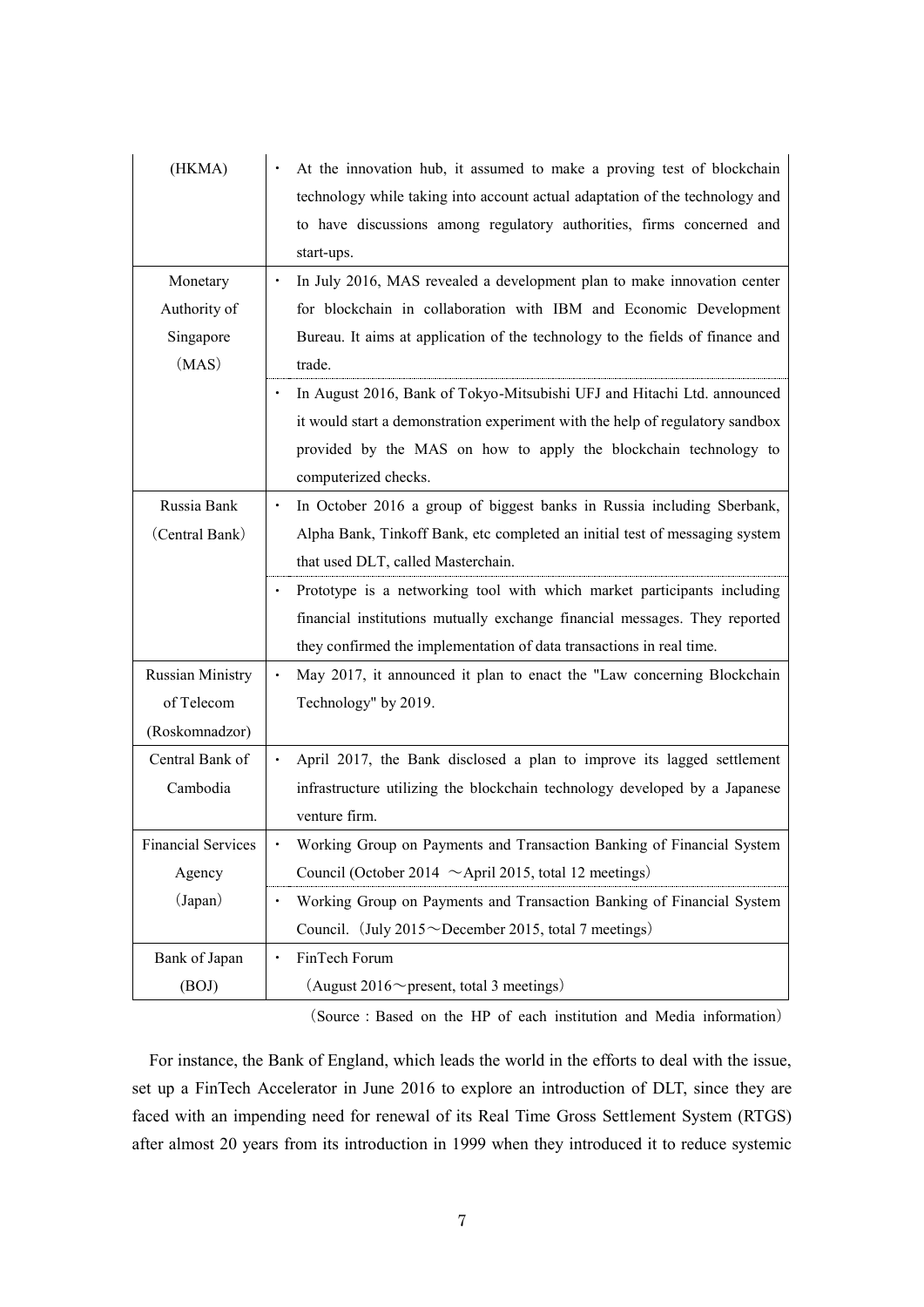risks at a time of bankruptcy of financial institutions. They are considering, fully utilizing the merits of blockchain technologies that make manipulation difficult and enable unstoppable flow of network management, to rebuild on that foundation a low-cost and high-security settlement system and environment for management of securities.

In addition, international regulatory authorities also have set up working groups in rapid succession, to extend their knowledge about blockchain technologies. The Committee on Payment and Market Infrastructure (CPMI) of the Bank for International Settlements (BIS) established a "Working Group on Digital Innovation" to make a solid groundwork before central banks themselves start to apply FinTech to their work, while establishing at the same time information sharing with the Financial Stability Board (FSB) and the International Organization of Securities Commission (IOSCO) .

Also in Japan, in tandem with the overseas tide, there are active moves mainly by the Financial Services Agency and the Bank of Japan for hearing from knowledgeable persons and improving legal systems. In December 2016, for instance, the BOJ reached an agreement with the European Central Bank (ECB) to establish a collaborative project for studying feasibility of application of DLT to financial market infrastructure. Although the details are not published yet, Mr. Mersch, Member of the Executive Board of the ECB, told in his speech on December 6, 2016 that "This work can help define how new technologies can change the global financial ecosystem of today and ensure that central banks are adequately prepared,"<sup>2</sup> suggesting that they would make a substantially in-depth study. The main results will be published sometime in 2017.

#### **5. Final aim of Central Bank is at issuing digital currency**?

Are the monetary authorities making study and researches on blockchain technologies just for the purpose of "substituting the existing settlement system"? At least, some central banks seem to have been making researches and demonstration experiments with a view to future realization of "digital currency issued by the central bank." Actually, almost at the same timing of the study and verification of blockchain technologies by monetary authorities seen in Table 2 above, reports and publications have increased on the start of basic study on digital currency by central banks and their demonstration experiments in collaboration with private financial institutions. (Table 3)

 $\overline{a}$ 

<sup>&</sup>lt;sup>2</sup> For details see<https://www.ecb.europa.eu/press/key/date/2016/html/sp161206.en.html>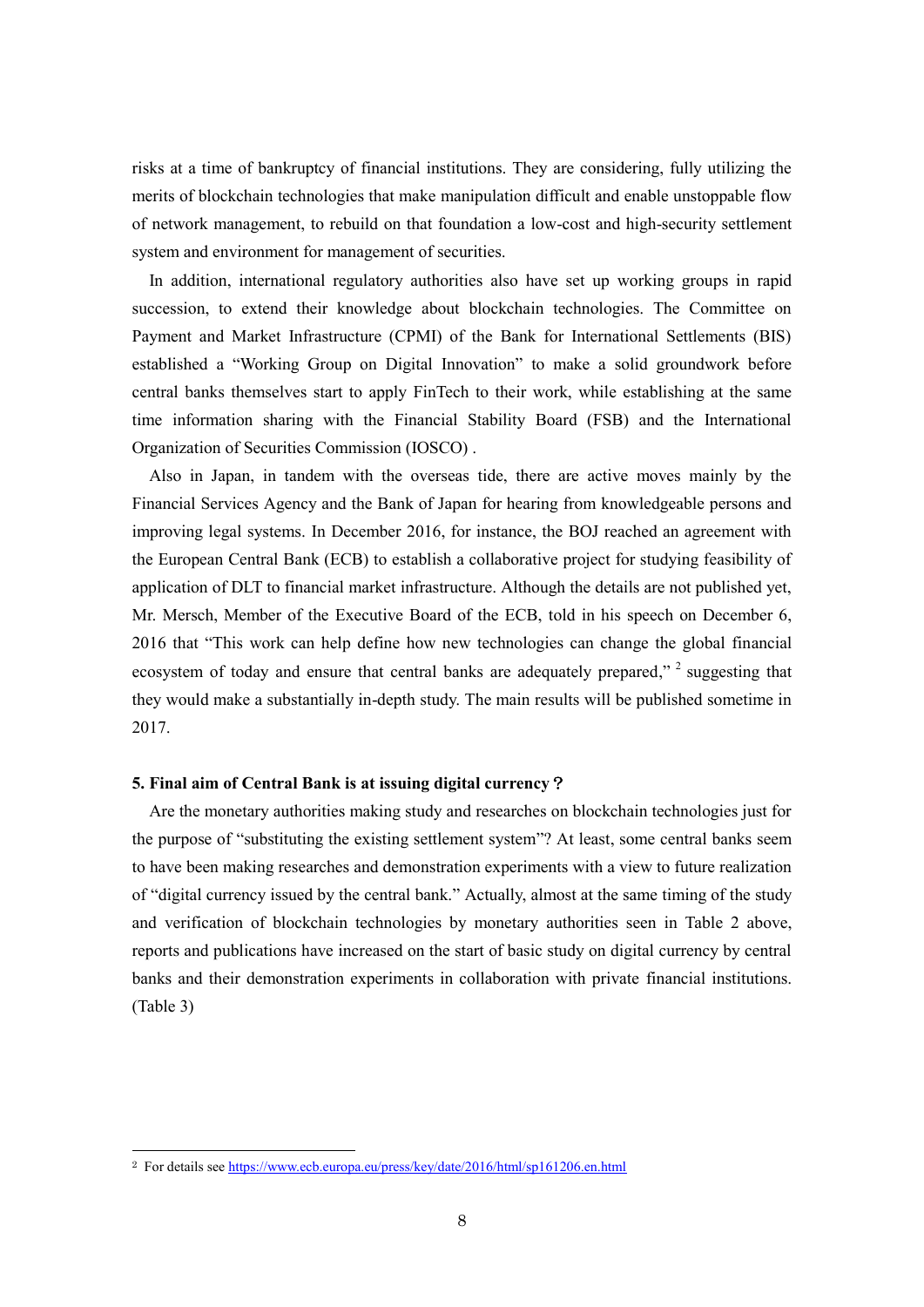| <b>Central Banks</b>  | <b>Recent Initiatives</b>                                                    |  |
|-----------------------|------------------------------------------------------------------------------|--|
| Bank of England       | In February 2016, a researcher at University College London,<br>$\bullet$    |  |
| (BoE, the UK)         | after discussions with BOE staffs, published an essay to                     |  |
|                       | propose the central bank issue digital currency (RSCoin).                    |  |
|                       | Although it applies blockchain technology, it differs from                   |  |
|                       | Bitcoin in that it aims at "centralized provision of currency."              |  |
| De Nederlandsche Bank | In its annual report released on March 16, 2016, the bank                    |  |
| (DNB, Netherlands)    | announced that it has been making efforts to develop a                       |  |
|                       | prototype of a crypto currency (DNBCoin).                                    |  |
|                       | The report noted "it will be completed within that year", but                |  |
|                       | there is no announcement on its completion by May 2017.                      |  |
|                       | The report says that the DNB coin was developed for mainly                   |  |
|                       | internal experiment within the bank with no plan for a wider                 |  |
|                       | circulation.                                                                 |  |
| Danmarks Nationalbank | In December 2016, Governor Lars Rohde responded to the<br>$\bullet$          |  |
| (Denmark)             | media that it is planning to issue digital currency (E-Krone)                |  |
|                       | applying blockchain technology.                                              |  |
| Sveriges Riksbank     | In March 2017, it revealed a three-staged roadmap to introduce<br>$\bullet$  |  |
| (Sweden)              | a digital currency (E-Krona).                                                |  |
|                       | It plans, after making theoretical verification (with a deadline             |  |
|                       | of November 2017) and implementation test, to determine by                   |  |
|                       | the end of 2018 whether it should issue E-Krona or not.                      |  |
| <b>Bank of Canada</b> | On June 15, 2016, the bank revealed at a closed session held in<br>$\bullet$ |  |
| (Canada)              | Calgary the contents of its efforts on a development and its                 |  |
|                       | proving test (proof of concept) of a digital currency                        |  |
|                       | (CAD-Coin) that are aimed at constructing a large-scaled                     |  |
|                       | interbank settlement system.                                                 |  |
|                       | Major Canadian banks that include Bank of Montreal, CIBC,                    |  |
|                       | Royal Bank of Canada, Scotiabank, TD Bank participated in                    |  |
|                       | the demonstration experiment.                                                |  |
|                       | It is reported to be a system under which participating                      |  |
|                       | financial institutions deposit their cash with the BOC to                    |  |
|                       | exchange it to CAD-Coin and make interbank settlement.                       |  |

Table 3:Moves of Central Banks concerning Digital Currencies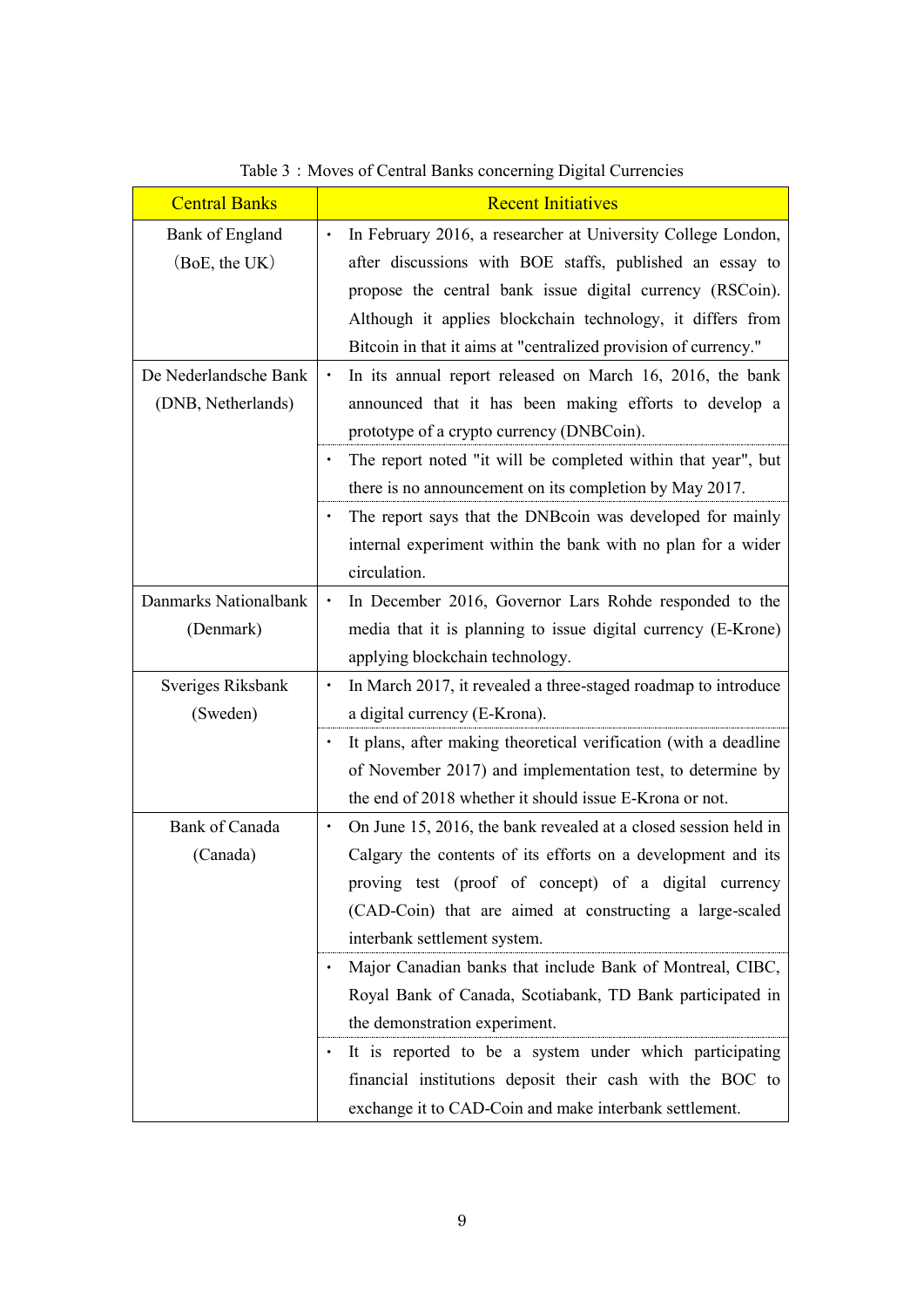| Reserve Bank of        |                                                          | In February 2016, Mr. Tony Richard, in charge of settlement     |
|------------------------|----------------------------------------------------------|-----------------------------------------------------------------|
| Australia              |                                                          | policy division, announced that, focusing on the possible       |
| (Australia)            |                                                          | increase in demand for crypto currencies like Bitcoin, he       |
|                        |                                                          | expects that the bank will eventually issue a digital currency  |
|                        |                                                          | and put it into circulation in the future, although there is no |
|                        |                                                          | plan for an aggressive introduction of a digital currency       |
| People's Bank of China |                                                          | On January 20, 2016, a study team for Bitcoin and other crypto  |
| (China)                | currencies published a statement they are making efforts |                                                                 |
|                        |                                                          | aiming at launching its own digital currency on an early date.  |
|                        |                                                          | In December 2016, the bank announced it succeeded in the test   |
|                        |                                                          | on the payment and settlement among banks applying              |
|                        |                                                          | blockchain technology.                                          |
| Hong Kong Monetary     | $\bullet$                                                | In April 2017, HKMA acknowledged that it started to study       |
| Authority (HKMA)       |                                                          | about the feasibility of introduction of a digital currency     |
|                        |                                                          | together with 3 major financial institutions like HSBC that     |
|                        |                                                          | issue the HK dollar notes.                                      |

(Source :Based on the HP of each institution and media information)

The Bank of Japan has also been diligently engaged in the study of a digital currency. (Table 4) In the BOJ Review released in December 2015, the technological features of blockchain technologies were mainly introduced, but in its issue of November 2016, the BOJ stepped further to introduce the cases of central banks on dealing with the digital currency and discuss the costs and benefits of issuing digital currency.

Further, at a conference titled "FinTech and the Future of Money," co-hosted by the Center for Advanced Research in Finance (CARF), the University of Tokyo, and the Payment and Settlement Systems Department of the Bank of Japan on November 18, 2016, Deputy Governor Nakaso gave opening remarks in which he emphasized, while prefacing that "The BOJ has no specific plan at present to issue a digital currency that can replace the current bank notes", "The need to deepen the understanding on such new technologies as blockchain and distributed ledgers, and it will continue to make study and research on them including the case whether or not there is any room to improve our own infrastructure by utilizing such technologies in the central bank's activities." In the panel discussions that followed, there was a lively exchange of views among the participants, academia and senior officials of the BOJ on the role to be played by a central bank in case it issued a digital currency and related matters.

Further, at a "Forum towards Making Effective Use of the BOJ-NET" held on April 21, 2017, Deputy Governor Nakaso greeted the members and said: some people argue that central banks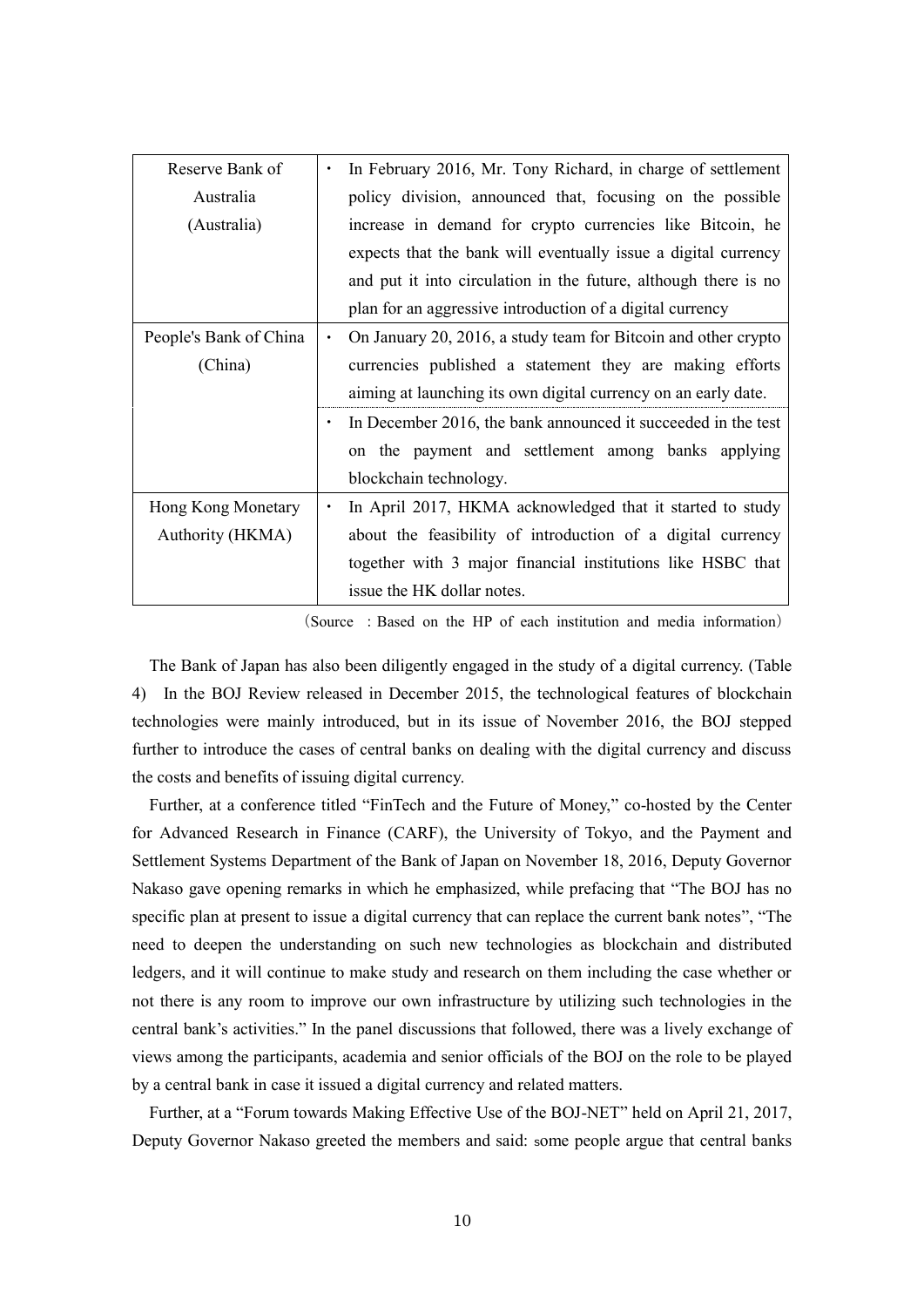should consider issuing digital currencies that could partially replace banknotes. Such arguments would mean applying digital technology even to banknotes, which have always been based on paper-based technology. Then he asked a broader range of users for continued exchange of candid and constructive opinions, since "this could have a substantial impact not only on the traditional concept of "banknotes" but also on the way of management of the "central bank settlement system."

| <b>Dates</b>        | Media/Speaker                       | Reports / Speeches                                                                                                                                                                                     |
|---------------------|-------------------------------------|--------------------------------------------------------------------------------------------------------------------------------------------------------------------------------------------------------|
| December<br>2015    | Bank of Japan<br>Review (2015-J-13) | "Digital Currencies"<br>of<br>Features<br>and<br>International Discussions (available only in<br>Japanese)                                                                                             |
| November<br>2016    | Bank of Japan<br>Review (2016-J-19) | Digital Currencies issued by Central Banks<br>International Discussions and Demonstration<br>$Experiments$ (available only in Japanese)                                                                |
| November 18<br>2016 | Deputy Governor<br>Nakaso           | FinTech - Its Impact on Finance, Economies and<br><b>Central Bank</b><br>(Remarks at the University of Tokyo-Bank of<br>Japan Joint Conference in Tokyo on "FinTech"<br>and the Future of Money")      |
| April 21<br>2017    | Deputy Governor<br>Nakaso           | Future of Central Bank Payment and Settlement<br>Systems under Economic Globalization and<br><b>Technological Innovations</b><br>Remarks at the "Forum toward Making Effective<br>Use of the BOJ-NET)" |

#### Table 4: Moves of the Bank of Japan on a digital currency

(Source:Based on the HP of the BOJ)

In the background of this development, there seems to have been a sense of crisis about rapid spread of use of crypto currencies including Bitcoin. A crypto currency means the one that simultaneously satisfies the following conditions:

- ① That has a convertibility with the legal currency.
- ② DLT prevents the currency from manipulations like falsification or extinguishment of the currency.
- ③ It does not depend on any specific nation or central bank.

As of May 29, 2017, there existed about 730 kinds of crypto currencies with the total face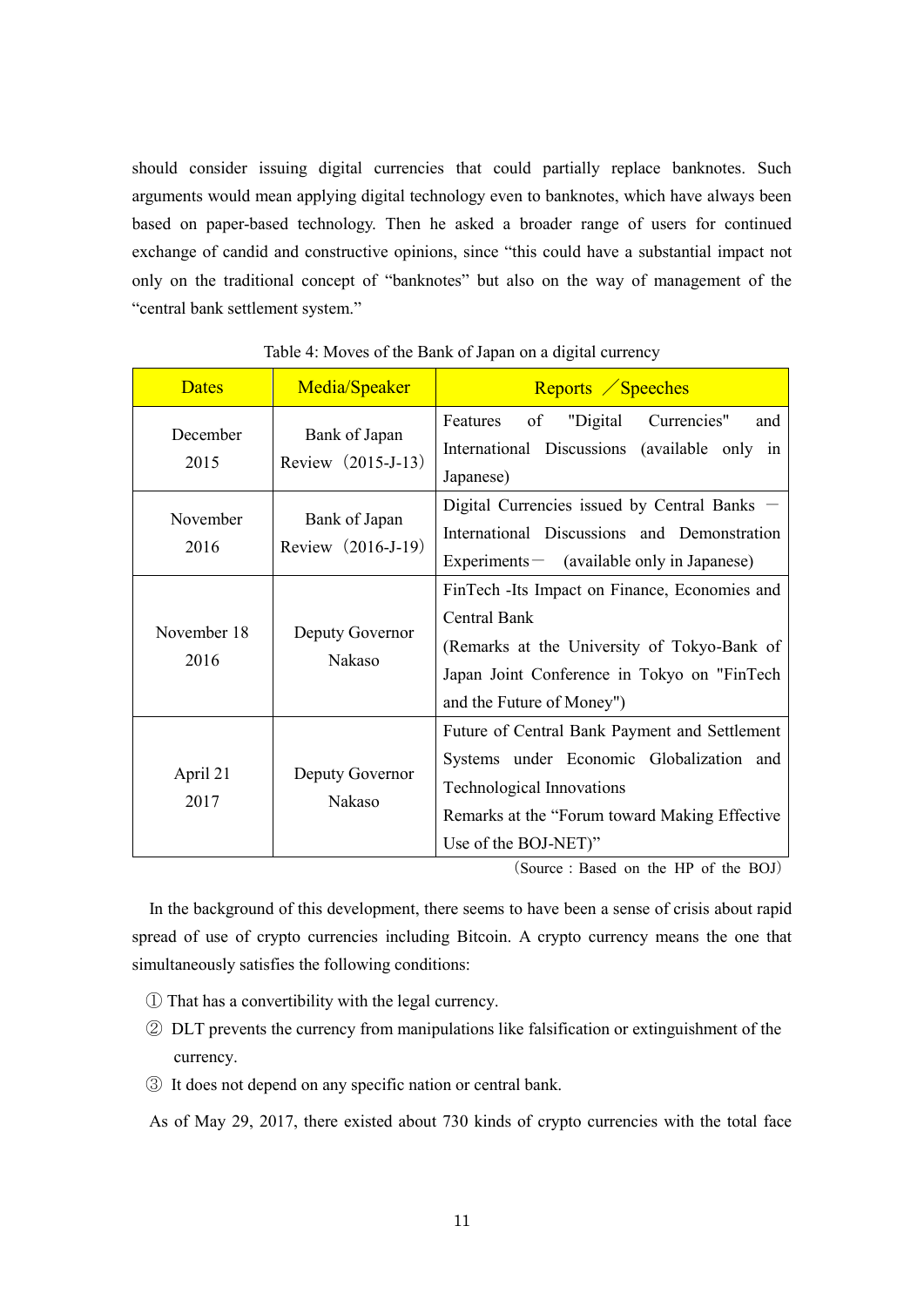value amounting to almost \$72.8 billion (approx.  $481$  trillion).<sup>3</sup> Among them, Bitcoin account for almost 50% (about \$35.5 billion / ¥39.4 trillion), but they equals only to 1.04% of M1 in the US (dollar cash and liquid dollar deposit kept in the domestic banks), which outstands at about \$3.4 trillion as of end-March 2017.<sup>4</sup>

Nonetheless, based on the November 2016 issue of the BOJ Review, there is following four reasons why the central banks are discussing issuance of digitalized currencies.

#### $(1)$  Improvement of convenience to users

As there is an increased consciousness about handling cost of paper bank notes (packaging and shipping costs) and storing cost (storage in a safe does not generate any profit), issuance of digital currencies by the central banks applying new information technologies would enhance convenience to users.

For instance, the handling cost of paper based settlement like cash money and checks is estimated to amount to 0.52% of GDP in Singapore, and the authorities are making efforts to encourage the shift of settlements from cash money to electronic means of settlements. Also in Europe, cashless society is prevailing centering around Northern Europe. Especially in Sweden, reflecting a wide use among the people of settlement application called Swish that is installed in smartphones, commercial banks are promoting a move to reduce cash-related services or integrate their shops to cut costs.

#### $(2)$  Strengthening of raison d'etre of the central banks

With a penetration of crypto currencies into the world, prices of Bitcoin have been renewing record highs since February 2017 after repeated volatile fluctuations. (Chart 4)

Although the market value of Bitcoin, a most accepted crypto currency, equals to only 1.04% of the US M1 outstanding as noted above, we cannot ignore the possibility that given the recent soaring prices of Bitcoin the presence of Bitcoin could increase to be comparable to a legal tender (sovereign currency) issued by a central bank. If the crypto currency becomes e commonly used in the goods and services transactions, the relative presence of a central bank could be reduced with its reason d'etre weakened. Actually the CPMI of the BIS pointed out in its report on "Digital currencies" released in November 2015 that crypto currencies supported by blockchain technology may increase its presence to the extent that they could outstrip a central bank currency.<sup>5</sup>

In that context, it also says that if a central bank issues a digital currency, it will be able to avoid the situation that the bank notes are replaced by crypto currencies only because of its cost of paper.

-

<sup>3</sup> For more details please se[e http://coinmarketcap.com/](http://coinmarketcap.com/) 

<sup>4</sup> The ratio of face value of Bitcoin against Euro M1 (about €7.4 trillion or \$7.9 trillion) was 0.45%, and 0.57% against M1 of Japan (¥699 trillion or \$6.2 trillion), based on the statistics for March 2017.

<sup>5</sup> For details please see<http://www.bis.org/cpmi/publ/d137.pdf>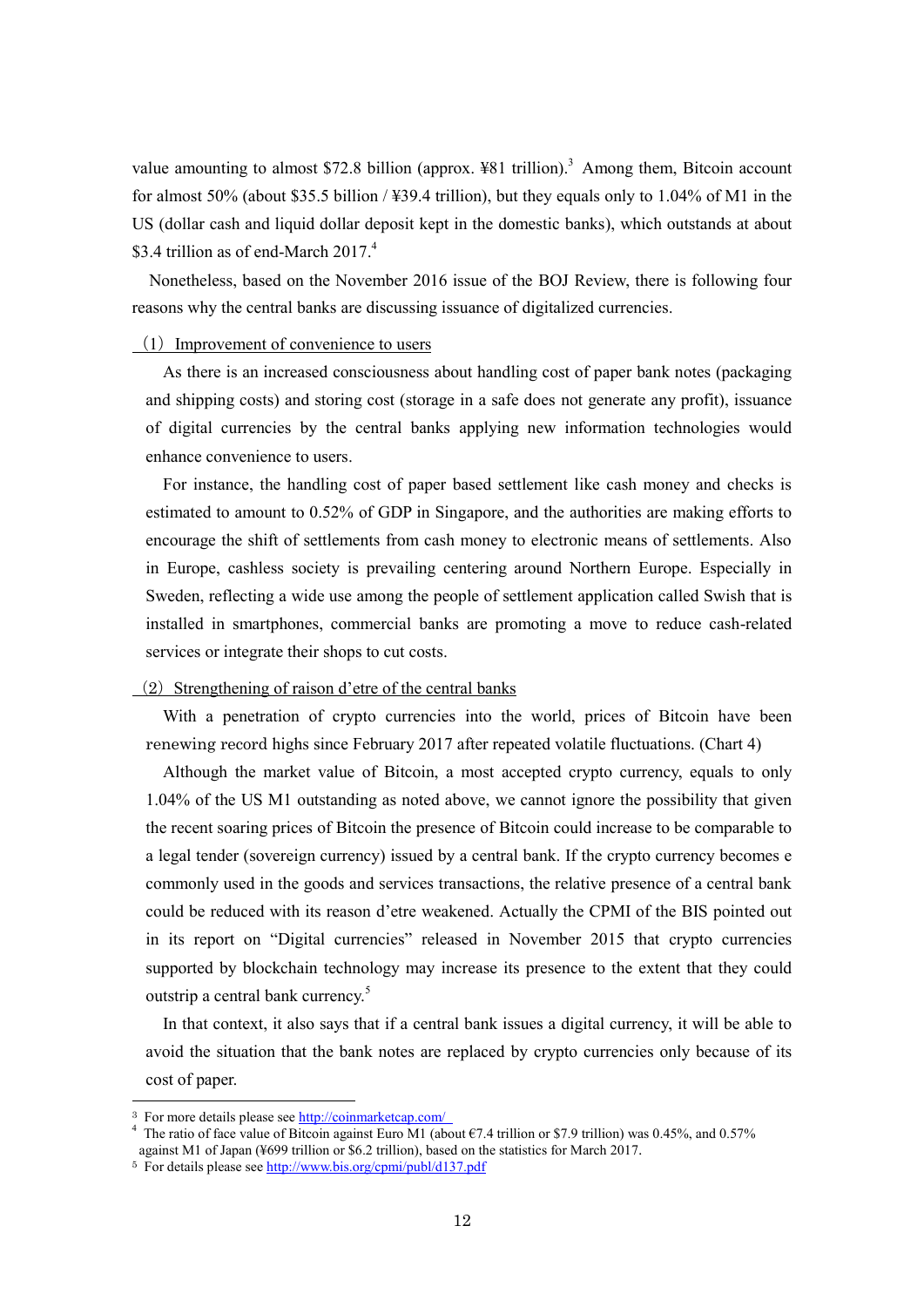

### Chart  $4:$  Price development of Bitcoin (up to May 25, 2017)

 $(3)$  Secured efficiency of monetary policy

The greatest merit of a central bank digital currency (CBDC) for a central bank will be in that it can manage the money supply more effectively as the currency is under the control of a central bank. There is also a view that by controlling the outstanding of the CBDC, the central bank may be able to introduce more easily such policies as negative interest rate or helicopter money, as well as to reduce savings under the mattress or bank runs.

#### $(4)$  Seigniorage and others

-

There is an argument that by issuing a CBDC, the central bank will have a competitive advantage to other crypto currencies that have no issuing entity and therefore it can limit to the minimum the decrease in seigniorage. $<sup>6</sup>$  Also there is an argument that the CBDC may</sup> contribute to prevent anti-social behaviors and tax evasions as it records all the transaction history.

<sup>6</sup> However, this argument assumes that the credibility on the central bank has a superiority over that on crypto currencies. For instance, it is considered that even if the central bank issued a digital currency in an environment it has lost its credibility, as in Zimbabwe around 2007, the digital currency will not go into circulation as the central bank had originally planned.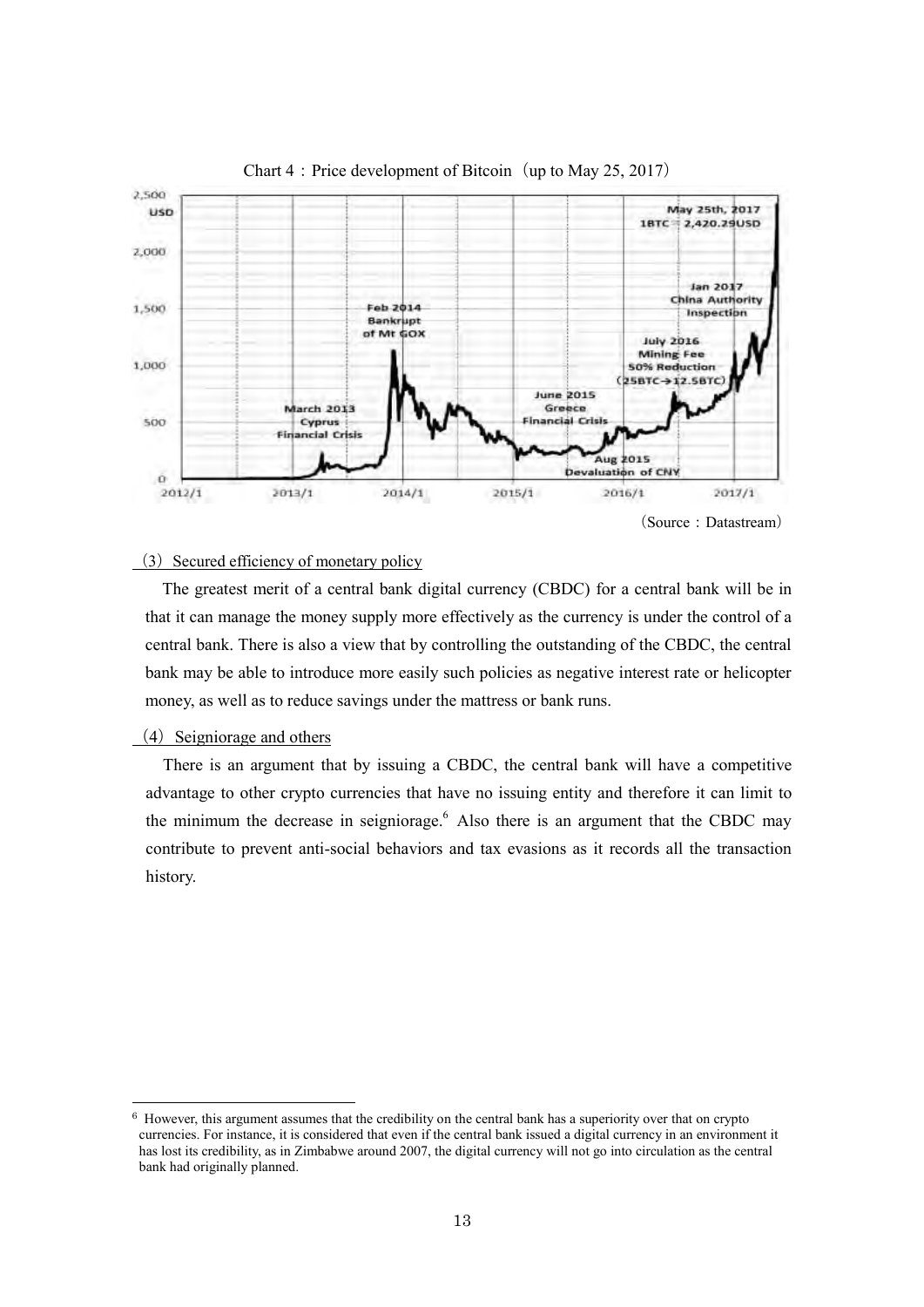#### **6. Challenges for CBDC and points of attention**

In addition to the references in the November 2016 issue of the BOJ Review and speech of Deputy Governor Nakaso, various issues and points to be noted have been raised by many think-tanks.

# (1)Issues on lowering functions of "fund intermediation (indirect finance)" and "credit creation" of private financial institutions

As the CBDC becomes widely used, end-users would shift their funds from deposit accounts kept in private financial institutions to digital money (stored in the application in the smartphones). As a result, there is a dilemma in the private financial institutions that not only the fund intermediation (indirect finance) function will be weakened but also their credit creation function may be lowered. This is also an issue that involves the way of finance itself of how to share between the central bank and private financial institutions the roles of managing the various transactions concerning money.

Further, there is a concerned voice if a stress like financial crisis should happen it might accelerate fund shifts from deposit accounts in the private financial institutions to digital currencies only to cause more frequent liquidity shortages among private financial institutions.

# $(2)$  Problems on information security

While the fact that all participants in the network of a digital currency preserve all the history of transaction has a merit to prevent any manipulation of transactions, there arises a demerit that those participants can look into the history of a third party's transactions as well as its outstanding amount.

As the central bank also can get the whole picture of the holders and history of all their transactions on a real time, it has a merit of being able to quickly comprehend the whole domestic flows of funds on the one hand, but it is pointed out that it violates privacy of the holders on the other.

# (3) Problem of opening central bank accounts

Currently, only financial institutions are allowed to open deposit accounts with the central bank and individuals and corporates other than financial institutions have no other choice but to open their deposit accounts with individual financial institutions. .

However, when the central bank supplies digital currency to the general public in a way to replace the banknotes, the above constraint will be completely removed and all the individuals and corporates will be able to open deposit accounts with the central bank. If the central bank permits all the entities to open deposit accounts, it is likely to invite a deterioration of fund intermediation function (indirect finance) and credit creation function of private financial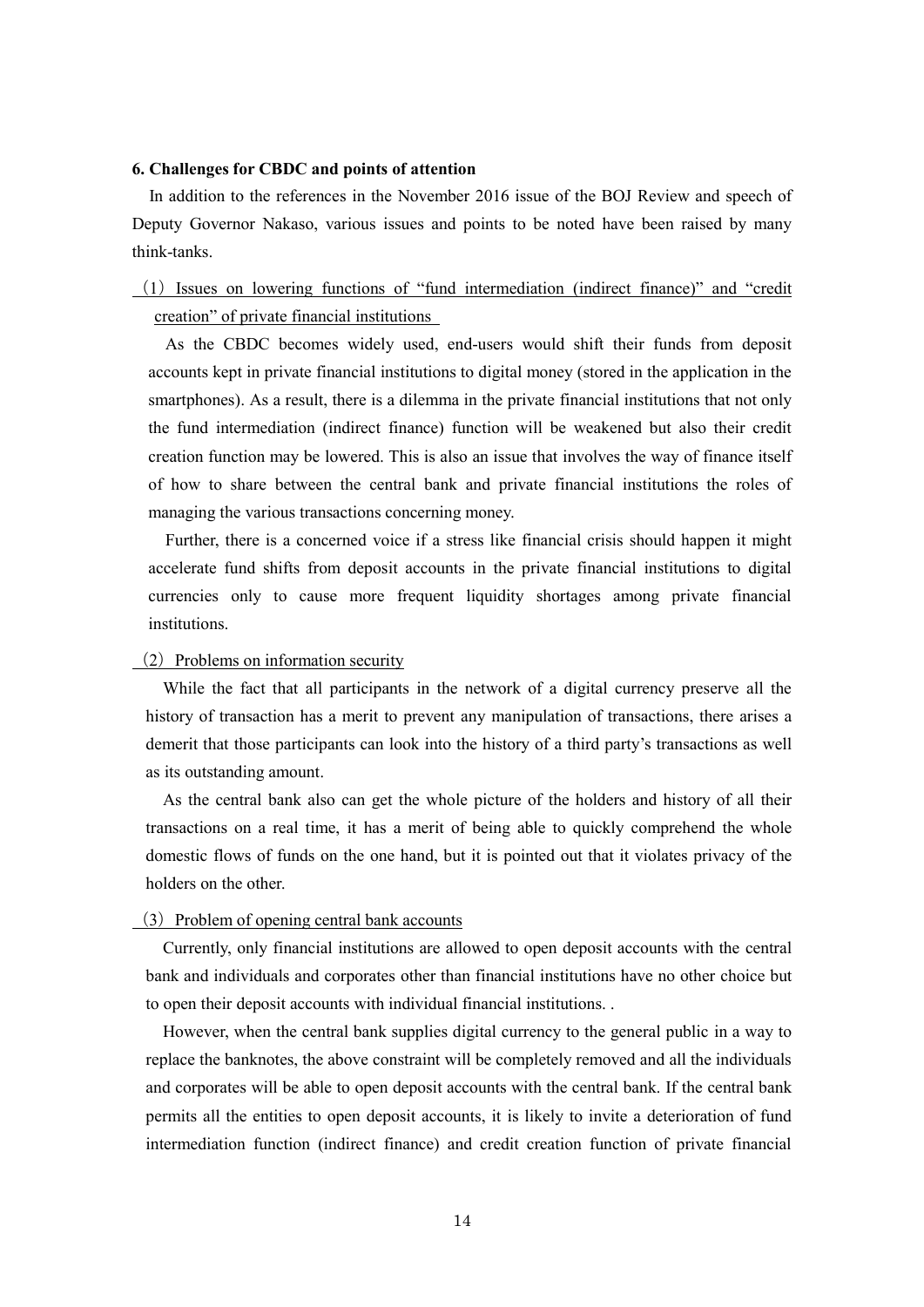institutions, as noted above (1).

Therefore, it is important to make the definition clarified in advance as to what kind of entities the central bank allows to open the deposit accounts.

#### $(4)$  Problem of grasping the possible cost when a hidden risk comes up to the surface

Under the present "centralized" infrastructure, the central bank, a central manager of ledgers, is in a position easier to grasp the risks of the whole infrastructure, and can relatively easily make investment and take measures needed to deal with them, allotting the costs to all the participants in the infrastructure.

On the other hand, under the distributed ledger style of infrastructure, there is a case where individual participants underestimate the risks or otherwise the superficial costs have been lowered by avoiding the costs to build a governance structure to prepare for emergencies, and this could all the more increase the costs to the entire economy when the risks come to the surface.

As the programs developed applying blockchain technologies cannot be altered or ameliorated in principle after put into operation, it is necessary to make a careful test working beforehand. When bugs are found after commencing the operation, participants may suffer a heavy loss.<sup>7</sup>

# $(5)$  Issue of co-existence with cash

 $\overline{\phantom{a}}$ 

The young people in their 10s and 20s who have had smartphones before they started to form their own thoughts are supposed to have less strong feeling of hesitation, but the elders are likely to have a stronger feeling of safety toward cash. Particularly, Japanese people generally have a strong "cash-oriented attitude", and there are bank notes in circulation equivalent to about ¥100 trillion at the end of April 2017. In such an environment, it would cause a social turmoil if the central bank tries to shift to a digital currency in a short time.

Therefore, the central bank would have to operate for a certain period of time both the current payment and settlement systems in parallel with the digital currency operation system that is based on blockchain technology. This would pose on the central bank double the costs for operation and maintenance until the digital currency management system is fully introduced.

<sup>&</sup>lt;sup>7</sup> "The DAO incident" which happened in June 2016 was believed to have been caused by an insufficient test working before it was judged safe at the time of verification. Therefore a malicious third party who found the bugs in the program unfairly drew out the funds equivalent to ¥5 billion.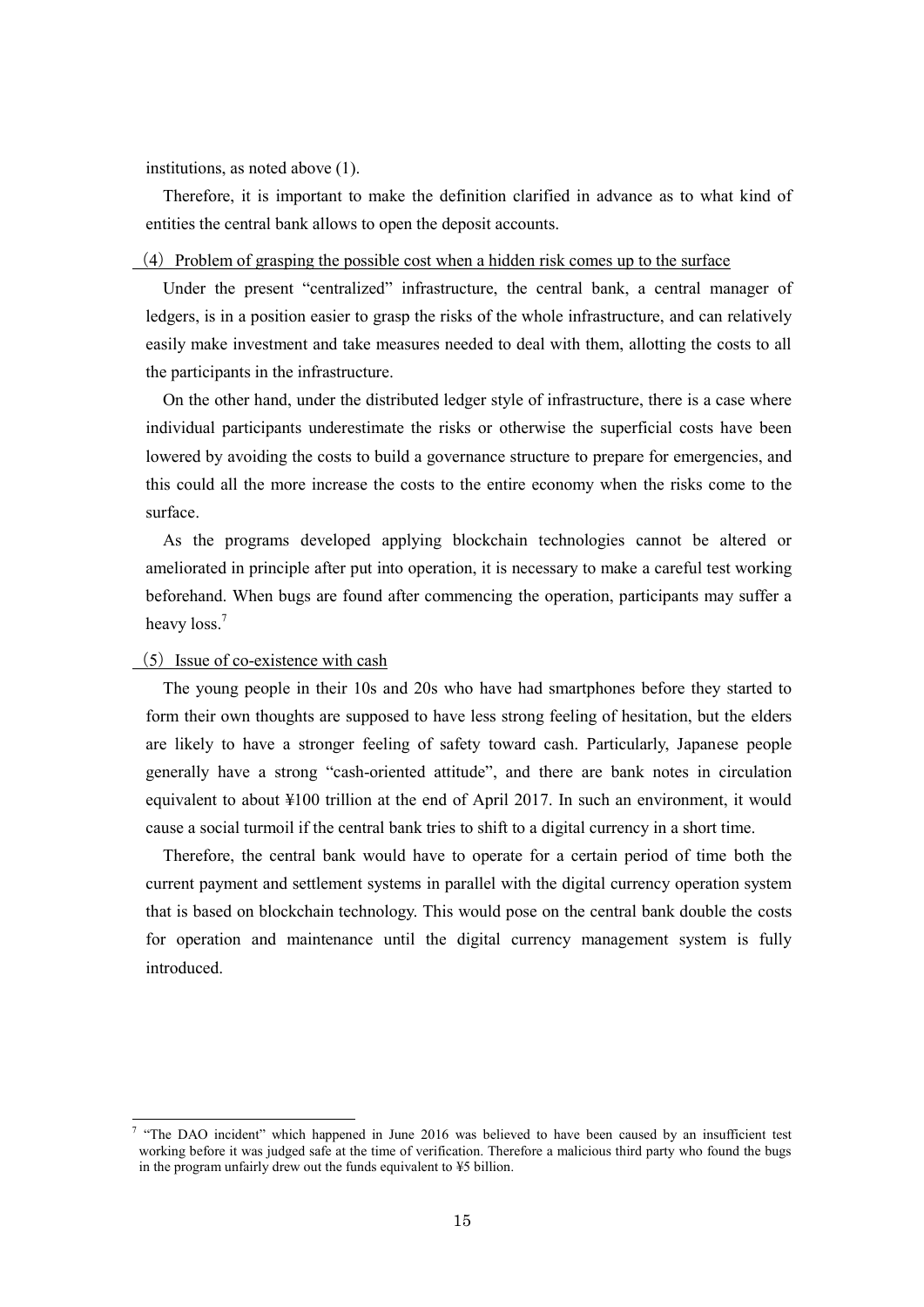#### **Conclusion**

One of the reasons why blockchain technology has attracted attention despite its various challenges and points to be noted would be because the existing financial system and services could no longer have satisfied the needs of customers.

With the globalization and strengthened management system, there are increasing needs by the customers of financial institutions (specifically by general business firms), for cross-business cash management and effective fund settlement, integrated information on business transaction and settlement,

In the meanwhile, the system infrastructure of financial institutions to support internationalization, innovation and speed-up of financial transactions has not been changed so much from old times. In addition, in the internal operation, various systems run in a complexly intertwined way to deal with deposit, lending, securities, risk management, regulatory obligations, etc. The bottleneck caused by the lag in the development of financial system as compared to the development of information society has been recognized for long in the financial world, but there has been little incentive for the managers of financial institutions to completely switch the current system that has been working with so many improvements and so much reliability to another system. And there comes blockchain technology. Momentum is now rapidly growing in the financial world to explore its application to their operation on the hope that it can break through the limitation of the current financial system.

The right of issuing a currency which is now monopolized by the central banks dates back to the Bank Charter Act of 1844 (so-called "Peel Banking Act of 1844") when the Bank of England (BOE) obtained a virtual monopoly of right of issuing British pound notes. Since then, it has been believed that "the currency issued by the central bank has a value," but there has emerged a possibility that that common sense is likely to be defied by blockchain technologies and virtual currencies that go in circulation on the foundation of them. So the central banks have started to make genuine efforts to conduct researches on the technologies.

In a sense, the expectations on the application of new technologies are widely preceding the implementation. Also sophisticated studies and frequent test workings are required before various financial services applying blockchain technologies are actually provided because high level of information security management (secrecy, completeness, availability) is required for a financial infrastructure. Anyway, it is apparent that since 2016 initiatives for constructing new financial services applying blockchain technology are developing at an accelerated pace, involving industry-government-academia people all around the world.

Taking into consideration the direction of international discussions and the results of research and analysis taken by the central banks, it will be all the more important for Japan to keep up